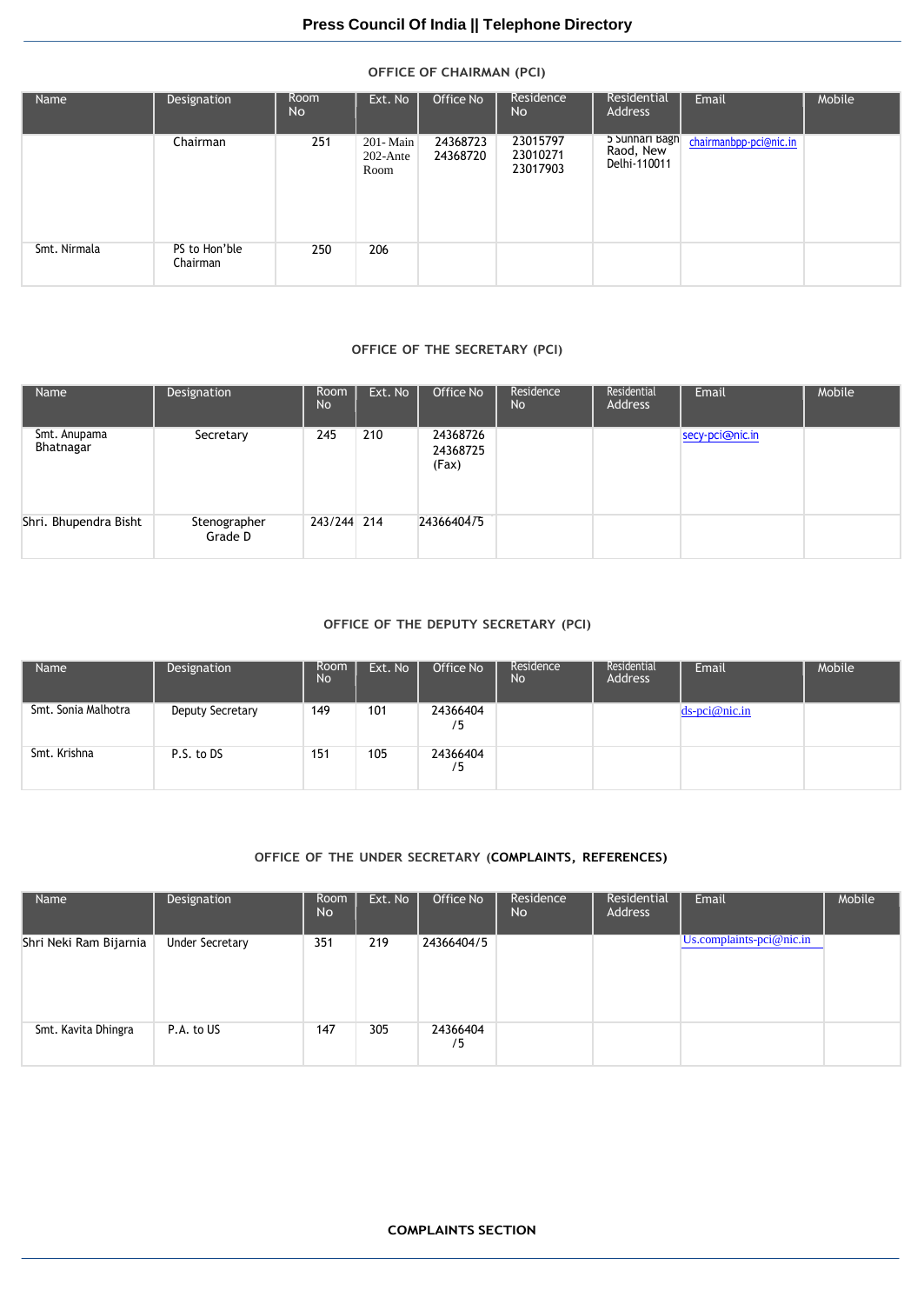|                                 | Press Council Of India    Telephone Directory |                   |          |                           |                        |                        |                          |        |  |  |  |  |  |
|---------------------------------|-----------------------------------------------|-------------------|----------|---------------------------|------------------------|------------------------|--------------------------|--------|--|--|--|--|--|
| Name                            | Designation                                   | Room<br><b>No</b> | Ext. Nol | Office No                 | Residence<br><b>No</b> | Residential<br>Address | Email                    | Mobile |  |  |  |  |  |
| Smt. Saswati Debnath<br>Narayan | Section Officer                               | $301 - A$         | 116      | 24366404/5<br>98682533513 |                        |                        | so.complaints-pci@gov.in |        |  |  |  |  |  |
| Ms. Rupali Singh                | <b>ASO</b>                                    | $301 - A$         | -do-     |                           |                        |                        |                          |        |  |  |  |  |  |
| Smt. Simmi Kanojia              | <b>ASO</b>                                    | $301 - A$         | $-do-$   |                           |                        |                        |                          |        |  |  |  |  |  |
| Shri. Jatin Sharma              | <b>JSA</b>                                    | $301 - A$         | 111      |                           |                        |                        |                          |        |  |  |  |  |  |
| Shri. Sumit                     | <b>JSA</b>                                    | $301 - A$         | 116      |                           |                        |                        |                          |        |  |  |  |  |  |
| Ms. Umang Jain                  | <b>JSA</b>                                    | $301 - A$         | 116      |                           |                        |                        |                          |        |  |  |  |  |  |
| Shri. Yunus Ali                 | <b>JSA</b>                                    | $301 - A$         | -do-     |                           |                        |                        |                          |        |  |  |  |  |  |
| Shri. Sandeep                   | <b>JSA</b>                                    | $301 - A$         | 116      |                           |                        |                        |                          |        |  |  |  |  |  |
| Ms. Priya                       | <b>JSA</b>                                    | $301 - A$         | 116      |                           |                        |                        |                          |        |  |  |  |  |  |

## **राजभाषा (RAJBHASHA)**

| Name              | Designation | <b>Room</b><br><b>No</b> | Ext. No | Office No  | Resid<br>ence<br><b>No</b> | Residential<br><b>Address</b> | Email                   | Mobile |
|-------------------|-------------|--------------------------|---------|------------|----------------------------|-------------------------------|-------------------------|--------|
| Smt. Nishi Wadhwa | AD(OL)      | 347                      | 321     | 24366404/5 |                            |                               | so.rajbhasha-pci@gov.in |        |
| Ms. Kanika        | <b>JTO</b>  | 347                      | 222     | 24366404/5 |                            |                               |                         |        |
| Shri, Sunil Kumar | <b>SSA</b>  | 347                      | 221     | 24366404/5 |                            |                               |                         |        |

## **OFFICE OF THE UNDER SECRETARY (MEETINGS, ACCOUNTS, LEVY, LEGAL, PRAB)**

| Name                | Designation            | Room<br><b>No</b> | Ext. No | Office No  | Residence<br><b>No</b> | Residential<br>Address | Email                | Mobile |
|---------------------|------------------------|-------------------|---------|------------|------------------------|------------------------|----------------------|--------|
| Shri T. Gou Khangin | <b>Under Secretary</b> | 354               | 325     | 24366404/5 |                        |                        | Us.levy-pci@nic.in   |        |
|                     |                        |                   |         |            |                        |                        | t.goukhangin1@gov.in |        |
| Smt. Kavita Dhingra | P.A. to US             | 147               | 305     | 24366404/5 |                        |                        |                      |        |

## **MEETINGS SECTION**

| Name                | Designation     | Room<br><b>No</b> | Ext. No | Office No  | Residence<br><b>No</b> | Residential<br>Address | Email                 | Mobile |
|---------------------|-----------------|-------------------|---------|------------|------------------------|------------------------|-----------------------|--------|
| Smt. Isha Garg      | Section Officer | 304               | 315     | 24366404/5 |                        |                        | so.meeting@pci.nic.in |        |
| Shri, Achhru Ram    | <b>ASO</b>      | 304               | 316     | 24366404/5 |                        |                        |                       |        |
| Shri Ravinder Kumar | <b>ASO</b>      | 304               | 317     | 24366404/5 |                        |                        |                       |        |
|                     |                 |                   |         |            |                        |                        |                       |        |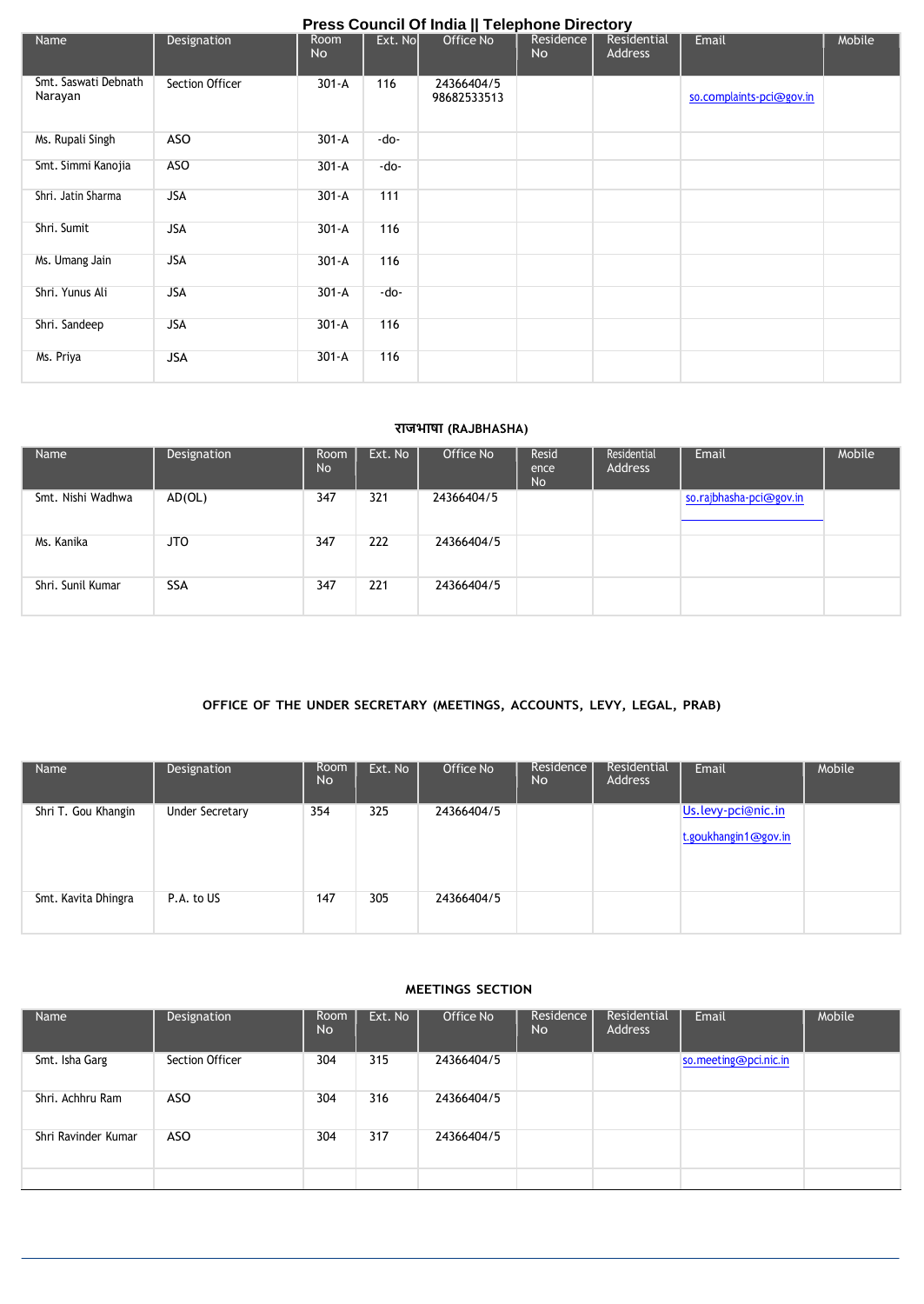# **Press Council Of India || Telephone Directory**

## **ACCOUNTS SECTION**

| Name                | Designation     | Room<br>No | Ext. No | Office No  | Residence<br><b>No</b> | Residential<br>Address | Email                    | Mobile |
|---------------------|-----------------|------------|---------|------------|------------------------|------------------------|--------------------------|--------|
| Smt. Rajni Verma    | Section Officer | 348        | 323     | 24366404/5 |                        |                        | sobppaccounts-pci@gov.in |        |
| Shri Vishal         | ASO             | 348        | 324     |            |                        |                        |                          |        |
| Shri. Sandeep Negi  | <b>SSA</b>      | 348        | 223     |            |                        |                        |                          |        |
| Smt. Monika Sharma  | ASO             | 348        | -do-    |            |                        |                        |                          |        |
| Shri. Jaswant Kumar | <b>JSA</b>      | 348        | 223     |            |                        |                        |                          |        |

#### **LEVY SECTION**

| Name                   | Designation     | Room<br><b>No</b> | Ext. No | Office No      | Residence<br><b>No</b> | Residential<br>Address | Email                | Mobile |
|------------------------|-----------------|-------------------|---------|----------------|------------------------|------------------------|----------------------|--------|
| Smt. Sudha Prabhakar   | Section Officer | 349               | 311     | 24366404<br>/5 |                        |                        | sobpplevy-pci@gov.in |        |
| Shri Ashok Gupta       | ASO             | 349               | 312     |                |                        |                        |                      |        |
| Shri. Mukesh Bharadwaj | <b>SSA</b>      | 349               | 313     |                |                        |                        |                      |        |
| Shri. Ajay Kumar       | <b>SSA</b>      | 349               | -do-    |                |                        |                        |                      |        |
| Shri Ashwani Kumar     | <b>SSA</b>      | 349               | -do-    |                |                        |                        |                      |        |
| Shri Suraj Pal         | <b>SSA</b>      | 349               | -do-    |                |                        |                        |                      |        |

## **LEGAL SECTION**

| Name                 | Designation     | Room<br><b>No</b> | Ext. No | Office No      | Residence<br><b>No</b> | Residential<br><b>Address</b> | Email               | Mobile |
|----------------------|-----------------|-------------------|---------|----------------|------------------------|-------------------------------|---------------------|--------|
| Smt. Sudha Prabhakar | Section Officer | 349               | 311     | 24366404<br>′5 |                        |                               | so.legal-pci@gov.in |        |
| Smt. Monika Sharma   | ASO             | 348               | 223     |                |                        |                               |                     |        |

## **PRAB SECTION**

| Name                     | Designation     | Room<br><b>No</b> | Ext. No | Office No      | Residence<br>No | Residential<br>Address | Email              | Mobile |
|--------------------------|-----------------|-------------------|---------|----------------|-----------------|------------------------|--------------------|--------|
| Smt. Sudha Prabhakar     | Section Officer | 349               | 311     | 24366404<br>٬5 |                 |                        | so.prab-pci@gov.in |        |
| Smt. Mukesh<br>Bharadwaj | ASO             | 349               | 313     |                |                 |                        |                    |        |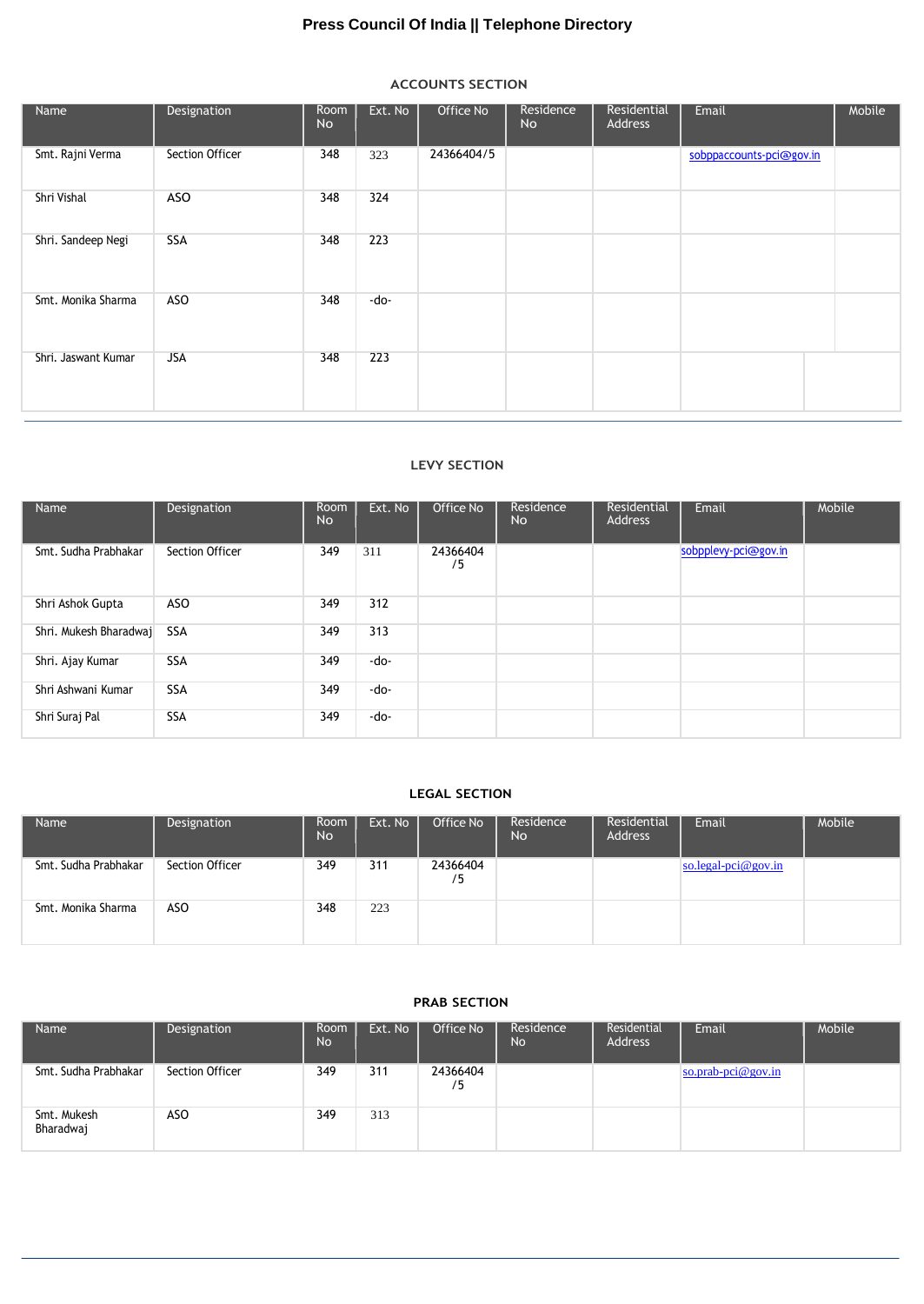## **OFFICE OF THE UNDER SECRETARY (ADMINISTRATION, IT, LIBRARY, EDITORIAL)**

| Name               | Designation             | Room<br><b>No</b> | Ext. No | Office No      | Residence<br><b>No</b> | Residential<br>Address | Email                 | Mobile |
|--------------------|-------------------------|-------------------|---------|----------------|------------------------|------------------------|-----------------------|--------|
| Shri J. Shailendar | <b>Under Secretary</b>  | 352               | 301     | 24366404<br>/5 |                        |                        | $us.$ admn@pci.nic.in |        |
| Ms. Pooja Bisht    | Stenographer<br>Grade D | 353               | 121     | 24366404<br>/5 |                        |                        |                       |        |

## **ADMINISTRATION SECTION**

| Name                      | Designation     | Room<br><b>No</b> | Intercom<br><b>No</b> | Office No      | Residence<br><b>No</b> | Residential<br>Address | Email              | Mobile |
|---------------------------|-----------------|-------------------|-----------------------|----------------|------------------------|------------------------|--------------------|--------|
| Shri. Rohit Singh         | Section Officer | $301 - E$         | 218                   | 24366404<br>/5 |                        |                        | so.admn@pci.nic.in |        |
| Shri. Rahul Arya          | ASO             | $301-E$           | 319                   | 24366404<br>75 |                        |                        |                    |        |
| Shri. Ashwani Metha       | ASO             | $301 - E$         | 320                   | 24366404<br>/5 |                        |                        |                    |        |
| Shri. Bharat Singh Bisht  | JSA             | $301-E$           | 319                   | 24366404<br>/5 |                        |                        |                    |        |
| Shri. Anmol Kalra         | <b>JSA</b>      | $301-E$           | 320                   | 24366404<br>/5 |                        |                        |                    |        |
| Shri. Dharmender<br>Kumar | <b>JSA</b>      | $301-E$           | 320                   | 24366404/<br>5 |                        |                        |                    |        |
| Shri. Ishwar              | GO              | 346               |                       |                |                        |                        |                    |        |

## **EDITORIAL SECTION**

| Name                   | Designation     | Room<br><b>No</b> | Ext. No | Office No  | Residence<br><b>No</b> | Residential<br>Address | Email                   | Mobile |
|------------------------|-----------------|-------------------|---------|------------|------------------------|------------------------|-------------------------|--------|
| Smt. Isha Garg         | Section Officer | 305               | 331     | 24366404/5 |                        |                        | so.editorial-pci@gov.in |        |
| Ms. Divya Sinha        | ASO             | 305               | 217     | 24366404/5 |                        |                        |                         |        |
| Shri. Sher Singh Rawat | <b>SSA</b>      | 305               | 309     | 24366404/5 |                        |                        |                         |        |
| Ms. Priya              | <b>JSA</b>      | 305               | 309     | 24366404/5 |                        |                        |                         |        |